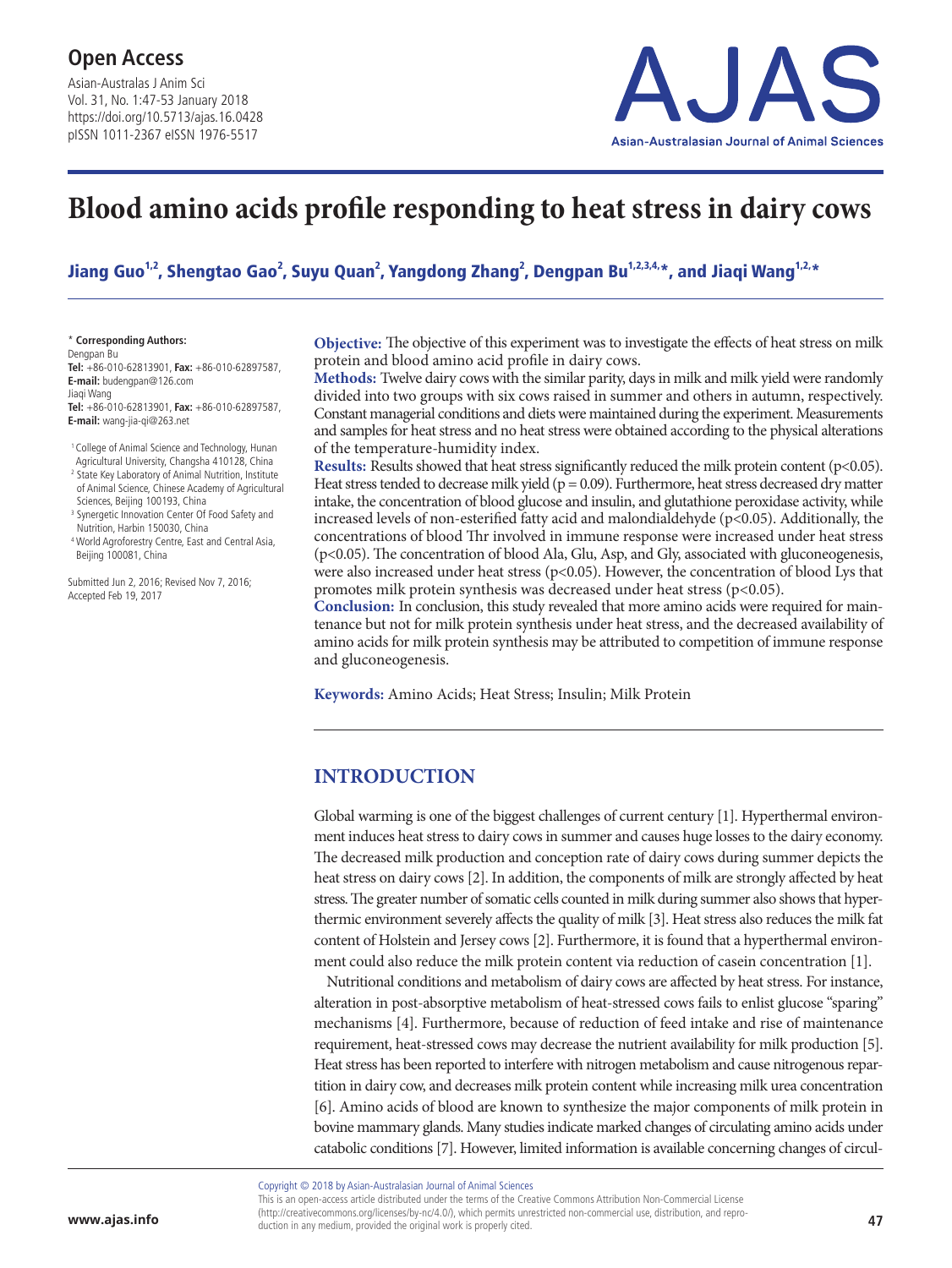# A.JAS

ating amino acids under heat stress. Therefore, the objective of this study was to investigate the effect of heat stress on milk protein content and blood amino acid profile in dairy cows.

### **MATERIALS AND METHODS**

#### **Animals and management conditions**

All procedures were carried out in strict accordance with the recommendations in the Guide for Guidelines for Experimental Animals of the Ministry of Science and Technology (Beijing, China). The protocol was approved by the Animal Care and Use Committee of Institute of Animal Science, Chinese Academy of Agricultural Sciences.

The experiment was conducted at the Sino-farm (Beijing, China). Twelve Holstein cows were assigned to two groups in a completely random design. Heat stress group (HS and  $n = 6$ ) were performed in summer, and non-heat stress group (NS and  $n = 6$ ) were performed in autumn. Parity, day in milk (DIM) and milk yield were similar between treatments, the DIM of these cows was 164±19 d in HS and 175±31 d in NS, the average values of milk yield were 29.7±5.2 kg/d for HS cows and 28.5±1.8 kg/d for NS cows, and the average values of parity were 1.7±1.0 in HS and 1.7±1.0 in NS. In addition, constant managerial conditions (milking frequency, feeding frequency, and time) and diets were maintained during the experiment. Basal ration was formulated to meet or exceed nutrient requirement recommendations [8]. Ingredients and chemical composition of the basal diet are presented in Table 1. All cows were housed in a free stall barn and were assigned to 12 electronic gate feeders (RIC system, Insentec, Marknesse, Netherlands) with individual identification transponders fitted to each cow to record the intake of each individual meal. Cows were fed the total mixed ration (TMR) daily at 0700 and 1600 h and the gate feeders were supplied with TMR to allow for 10% refusals. Cows suffered HS and NS more than three weeks before sampling, respectively. Measurements and samples were collected from July 21 to August 11, 2014 and from October 20 to November 10, 2014.

#### **Measurements and analyses**

To measure the environmental conditions inside the barn, temperatures and relative humidity were recorded daily (0600, 1400, and 2200 h) using thermometer and hygrometer in one instrument panel (Bejing Yaguang Equipment Co. Ltd., Beijing, China). The temperature-humidity index (THI) was calculated using the following formula: THI =  $1.8 \times T + 32 - 0.55 \times (1 - RH) \times (T \times 1.8 + 32 -$ 58), where RH was relative humidity expressed as fraction of the unit and T was ambient temperature expressed as degrees Celsius [1]. Rectal temperature and respiration rate of dairy cows were measured at 0700 and 1400 h twice a week. Rectal temperatures were measured using a glass mercury thermometer (Nasco, Ft. Atkinson, WI, USA), and respiration rate was determined by counting numbers of flank movements/min for 120 s.

**Table 1.** Ingredient and chemical composition of the basal diet

| <b>Items</b>                             | Content |
|------------------------------------------|---------|
| Ingredient (% of DM)                     |         |
| Alfalfa hay                              | 10.0    |
| Corn silage                              | 25.0    |
| Oat hay                                  | 12.9    |
| Ground corn                              | 3.9     |
| Soybean meal                             | 8.6     |
| Rapeseed meal                            | 1.2     |
| Extruded soybean                         | 1.1     |
| Dry distillers grain                     | 7.5     |
| Steam-flaked corn                        | 13.1    |
| Beet pulp                                | 4.8     |
| Whole cottonseed                         | 6.6     |
| Condensed molasses fermentation solubles | 2.1     |
| $EB100^{1}$                              | 0.7     |
| XP <sup>2</sup>                          | 0.3     |
| Salt                                     | 0.2     |
| Limestone                                | 0.6     |
| Sodium bicarbonate                       | 0.7     |
| Potassium bicarbonate                    | 0.3     |
| Premix $3$                               | 0.3     |
| Total                                    | 100     |
| Chemical composition (%)                 |         |
| $NEL4)$ (Mcal/kg)                        | 1.67    |
| <b>CP</b>                                | 16.04   |
| EE                                       | 5.61    |
| <b>NDF</b>                               | 36.00   |
| ADF                                      | 23.78   |
| Ca <sup>4</sup>                          | 0.57    |
| P <sup>4</sup>                           | 0.41    |
| Ash                                      | 7.30    |

DM, dry matter; NE<sub>I</sub> net energy for lactation; CP, crude protein; EE, ether extract; NDF, neutral detergent fiber; ADF, acid detergent fiber.

 $<sup>1</sup>$  EB100 is a mainly saturated free fatty acid fat supplement.</sup>

 $2)$  XP is a mainly saturate free amino acids supplement.

<sup>3)</sup> Contained (per kilogram of DM) a minimum 250,000 IU of vitamin A; 65,000 IU of vitamin D; 2,100 IU of vitamin E; Fe 400 mg; Cu 540 mg; Zn 2,100 mg; Mn 560 mg; Se 15 mg; I 35 mg; and Co 68 mg.

<sup>4)</sup> Determined by prediction of CPM-DairyBetav3.

Samples of TMR were collected weekly and dried for 48 h at 60°C. Samples were ground through a 1-mm sieve in a Cyclotec 1093 Mill (Tecator 1093, Hoganas, Sweden), and residual dry matter was determined by drying at 105°C for 3 h. Chemical composition was determined according to AOAC for ash (method 942.05), crude protein (method 990.13), neutral detergent fiber (method 2002.04), acid detergent fiber (method 973.18), and ether extract (method 920.39) [9].

Cows were milked three times daily (at 0700, 1400, and 1900 h). Milk yield was recorded at each milking, and milk samples (approximately 50 mL) were collected weekly and combined at a ratio of 4:3:3 by volume (this ratio reflecting the milk yield of three times). Each milk sample was treated with potassium dichromate as a preservative and then stored at 4°C for subsequent analysis of protein using mid-infrared spectrophotometry (BactoScan FC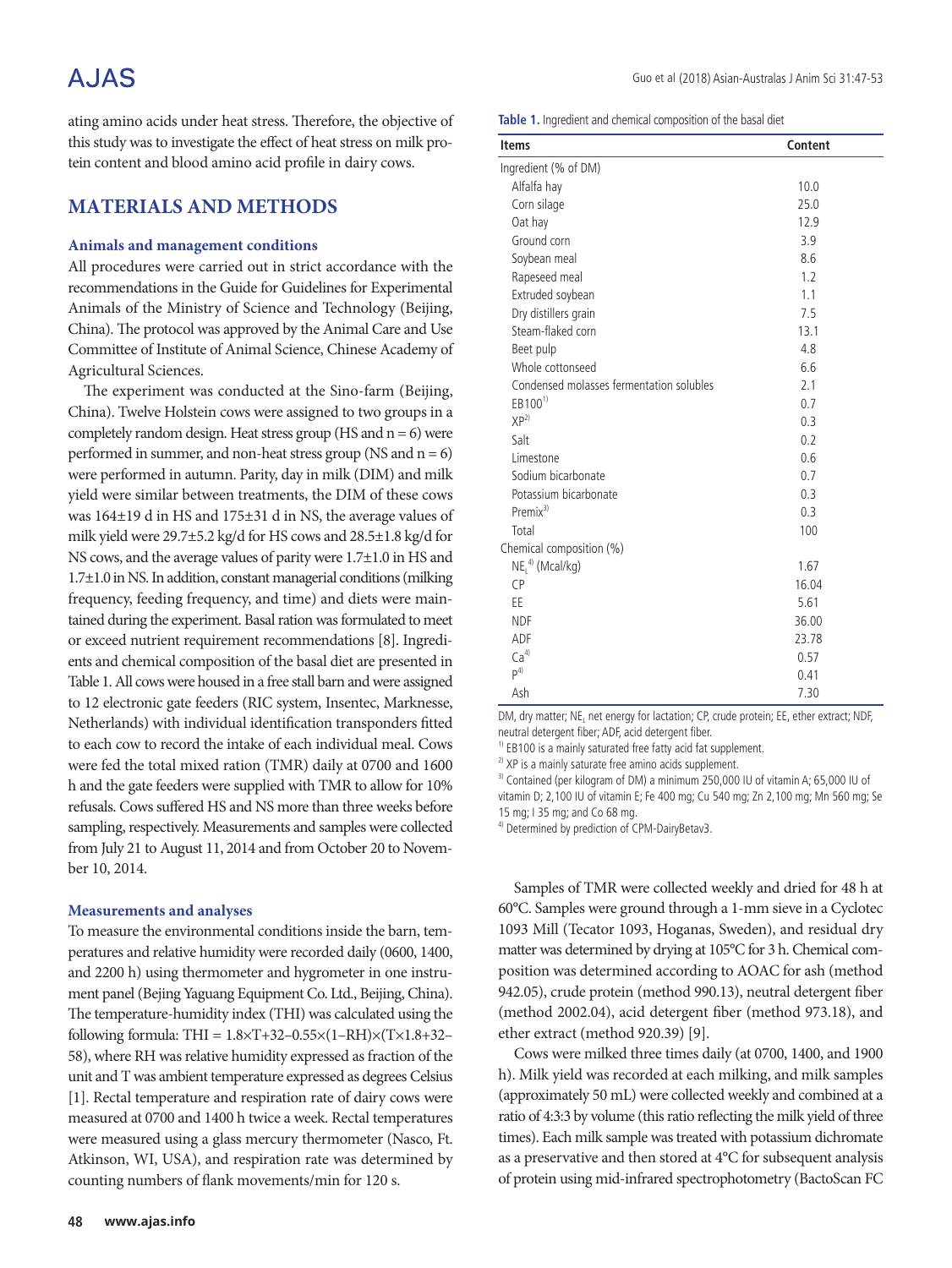CombiFoss 6000, Foss Electric, Hillerød, Denmark).

On days 21 of sample collection period, duplicate blood samples were collected from the median coccygeal vein before the morning feeding into tubes with and without anticoagulant. The samples were centrifuged (3,000 g for 15 min at 4°C) to separate the plasma or serum, which were stored at –70°C for further analysis. Serum was analyzed for non-esterified fatty acid (NEFA) [10]. The concentrations of glucose and insulin in plasma were analyzed using the assay kits (Beijing Furui BioTech Ltd., Beijing, China). The levels of malondialdehyde (MDA) and the activities of glutathione peroxidase (GSH-Px), and superoxide dismutase (SOD) in plasma were determined using the assay kits (Nanjing Jiancheng Biochemical Reagent Co., Nanjing, China). Plasma amino acid profile was determined by automatic amino-acid analyzer (Hitachi, Ltd. Tokyo, Japan).

#### **Statistical analysis**

All statistical analyses were performed using the statistical software package SAS 9.3 (SAS Institute Inc., Cary, NC, USA). Milk yield, dry matter intake (DMI), rectal temperature, respiration rate, milk protein content and yield were analyzed using PROC MIXED procedure of SAS. The model included treatment, week and treatment by week interaction as fixed effects and cow as a random effect. Blood glucose, NEFA, insulin, MDA, GSH-Px, SOD, and amino acids concentration were analyzed using the general linear model procedure of SAS. The p<0.05 was considered statistically significant, and tendencies were indicated if the p value was between 0.05 and 0.10.

### **RESULTS**

### **Temperature-humidity index, rectal temperature and respiration rate**

The Figure 1 shows the course of daily THI during the experimental period. The THI averages were 78.1 in summer (July 21 to August 11) and 54.1 in autumn (October 20 to November 10), respectively. Compared with group NS, rectal temperature of group HS was higher at 0600 h and 1400 h (p<0.05; Table 2). Furthermore, respiration rate of group HS was also higher at 0600 h and  $1400 h$  ( $p < 0.05$ ).

#### **Milk yield, dry matter intake, and milk protein**

Compared with NS, cows in HS tended to have lower milk yield  $(p = 0.09;$  Table 3). The DMI in HS was lower than that in NS (21.0 vs 17.9 kg/d, p<0.05). Milk protein content was also lower in HS (p<0.05). However, there was no difference in milk protein yield between two groups (p>0.05).

#### **Antioxidant biomarkers**

Cows of group HS had higher plasma MDA level than those in group NS (p<0.05; Table 4). However, cows in HS had lower plasma GSH-Px activity compared with NS ( $p<0.05$ ). No difference was observed in SOD activity between NS and HS (p>0.05).

#### **Blood glucose, non-esterified fatty acid, and insulin**

Compared with group NS, cows of group HS had lower glucose and insulin concentrations (p<0.05; Table 5). However, cows of group HS had higher NEFA concentrations than those in group



Figure 1. Temperature-humidity index (THI) at 0600, 1400, 2200 h and mean during the experiment periods.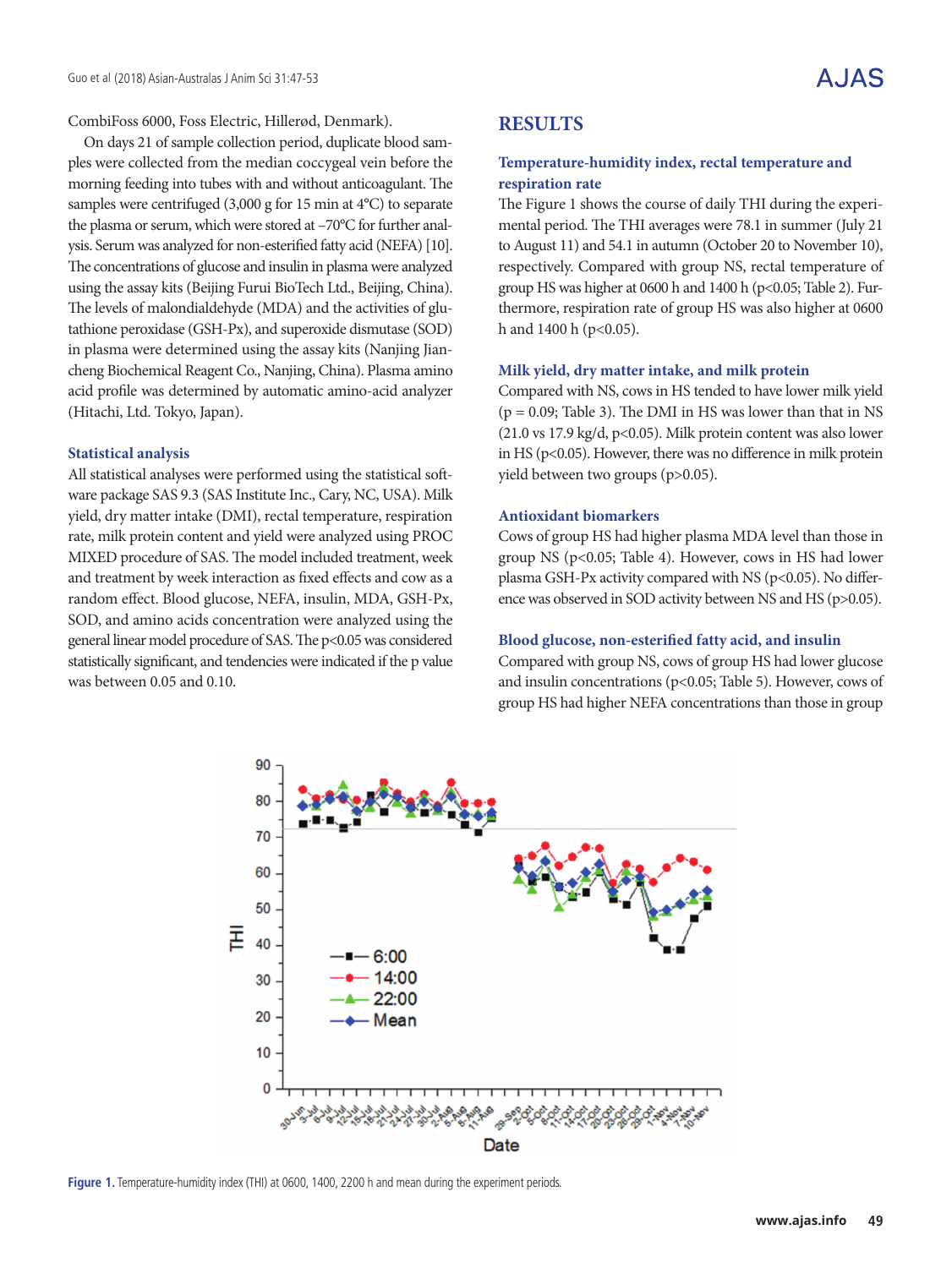| <b>Items</b>    | <b>Treatment</b> |                 |            | p-value          |      |                |
|-----------------|------------------|-----------------|------------|------------------|------|----------------|
|                 | NS <sup>1</sup>  | HS <sup>2</sup> | <b>SEM</b> | <b>Treatment</b> | Week | Treatmentxweek |
| $RT$ ( $°C$ )   |                  |                 |            |                  |      |                |
| 0700 h          | 38.39            | 38.59           | 0.051      | 0.02             | 0.27 | 0.11           |
| 1400 h          | 38.41            | 38.91           | 0.099      | < 0.01           | 0.05 | 0.20           |
| RR (breath/min) |                  |                 |            |                  |      |                |
| 0700h           | 30.0             | 58.6            | 4.52       | < 0.01           | 0.07 | 0.14           |
| 1400 h          | 36.3             | 73.4            | 4.98       | < 0.01           | 0.21 | 0.27           |

**Table 2.** Rectal temperature (RT) and respiratory rate (RR) of cows observed in summer and autumn

NS, non-heat stress group; HS, heat stress group; SEM, standard error of the mean.

 $1)$  Cows were raised in autumn.  $2)$  Cows were raised in summer.

|  |  | Table 3. Milk vield. DMI, and milk protein content and vield of cows observed in summer and autumn season |  |  |  |  |
|--|--|-----------------------------------------------------------------------------------------------------------|--|--|--|--|
|--|--|-----------------------------------------------------------------------------------------------------------|--|--|--|--|

| <b>Items</b>      |                 | <b>Treatment</b> |            | p-value          |      |                |
|-------------------|-----------------|------------------|------------|------------------|------|----------------|
|                   | NS <sup>1</sup> | HS <sup>2</sup>  | <b>SEM</b> | <b>Treatment</b> | Week | Treatment×week |
| Milk yield (kg/d) | 29.3            | 25.1             | 1.55       | 0.09             | 0.64 | 0.58           |
| DMI (kg/d)        | 21.0            | 17.9             | 0.71       | 0.01             | 0.92 | 0.19           |
| Milk protein,     |                 |                  |            |                  |      |                |
| Content (%)       | 3.50            | 3.24             | 0.082      | < 0.05           | 0.86 | 0.95           |
| Yield (kg/d)      | 1.05            | 0.87             | 0.076      | 0.16             | 0.48 | 0.34           |

NS, non-heat stress group; HS, heat stress group; SEM, standard error of the mean; DMI, dry matter intake.

 $1)$  Cows were raised in autumn.  $2)$  Cows were raised in summer.

#### NS (p<0.05).

#### **Plasma concentration of amino acids**

It was observed that concentration of some amino acids in plasma was affected by HS (Table 6). Compared with group NS, cows of group HS had higher concentrations of total amino acids, Ala, Glu, Thr, and Gly (p<0.05). Cows tended to have higher Asp concentration in HS ( $p = 0.08$ ). Only Lys concentration was lower in group HS (p<0.05). In addition, there were no significant differences in Arg, Asn, Leu, Ile, Phe, Trp, Met, Gln, Tyr, and Val concentrations between NS and HS (p>0.05).

### **DISCUSSION**

The THI is considered as an indicator of heat stress in dairy cows. It is traditionally believed that dairy cows begin to be affected when THI exceeds 72. In the present experiment, the THI aver-

**Table 4.** The oxidative index and antioxidant enzyme activity collected in summer and autumn season

| <b>Items</b>  |                 | <b>Treatment</b> |            |         |
|---------------|-----------------|------------------|------------|---------|
|               | NS <sup>1</sup> | HS <sup>2</sup>  | <b>SEM</b> | p-value |
| MAD (nmol/mL) | 2.81            | 3.75             | 0.200      | 0.01    |
| GSH-Px (U/L)  | 121.5           | 88.5             | 6.77       | 0.01    |
| SOD (U/mL)    | 121.9           | 111.2            | 6.55       | 0.28    |

NS, non-heat stress group; HS, heat stress group; SEM, standard error of the mean; MAD, malondialdehyde; GSH-Px, glutathione peroxidase; SOD, superoxide dismutase. <sup>1)</sup> Cows were raised in autumn.

<sup>2)</sup> Cows were raised in summer.

ages exceeded 72 in summer (July 21 to August 11), indicating that dairy cows were subjected to heat stress. In addition, respiration rate and rectal temperature at 1400 h exceeded 60 breath/min and 38.9°C in summer, respectively. According to Cheng et al [11], dairy cows experienced heat-stressed status during the summer in our study.

Exposure to hyperthermic environment could be responsible for oxidative stress of dairy cows. The results from our study showed that heat-stressed cows had higher level of MDA and lower activity of GSH-Px. It was consistent with previous reports, which showed that hyperthermic environment increased lipid peroxidation and inhibited the activity of antioxidant enzyme [12]. Zuo et al [13] has reported that hyperthermic environment could stimulate intracellular and extracellular superoxide formation. Hydroxyl radical generated by superoxide can attack membrane lipid and initiate lipid peroxidation [14]. Excessive accumulation of MDA may inhibit the activities of antioxidant

**Table 5.** Blood glucose, non-esterified fatty acid (NEFA) and insulin collected in summer and autumn

| <b>Items</b>     |                 | <b>Treatment</b> |            |         |
|------------------|-----------------|------------------|------------|---------|
|                  | NS <sup>1</sup> | HS <sup>2</sup>  | <b>SEM</b> | p-value |
| Glucose (mg/dL)  | 34.5            | 29.5             | 1.12       | < 0.01  |
| NEFA (umol/L)    | 144.0           | 245.8            | 22.08      | 0.02    |
| Insulin (µIU/mL) | 11 27           | 6.14             | 1.273      | 0.02    |

NS, non-heat stress group; HS, heat stress group; SEM, standard error of the mean; NEFA, non-esterified fatty acid.

<sup>1)</sup> Cows were raised in autumn.

<sup>2)</sup> Cows were raised in summer.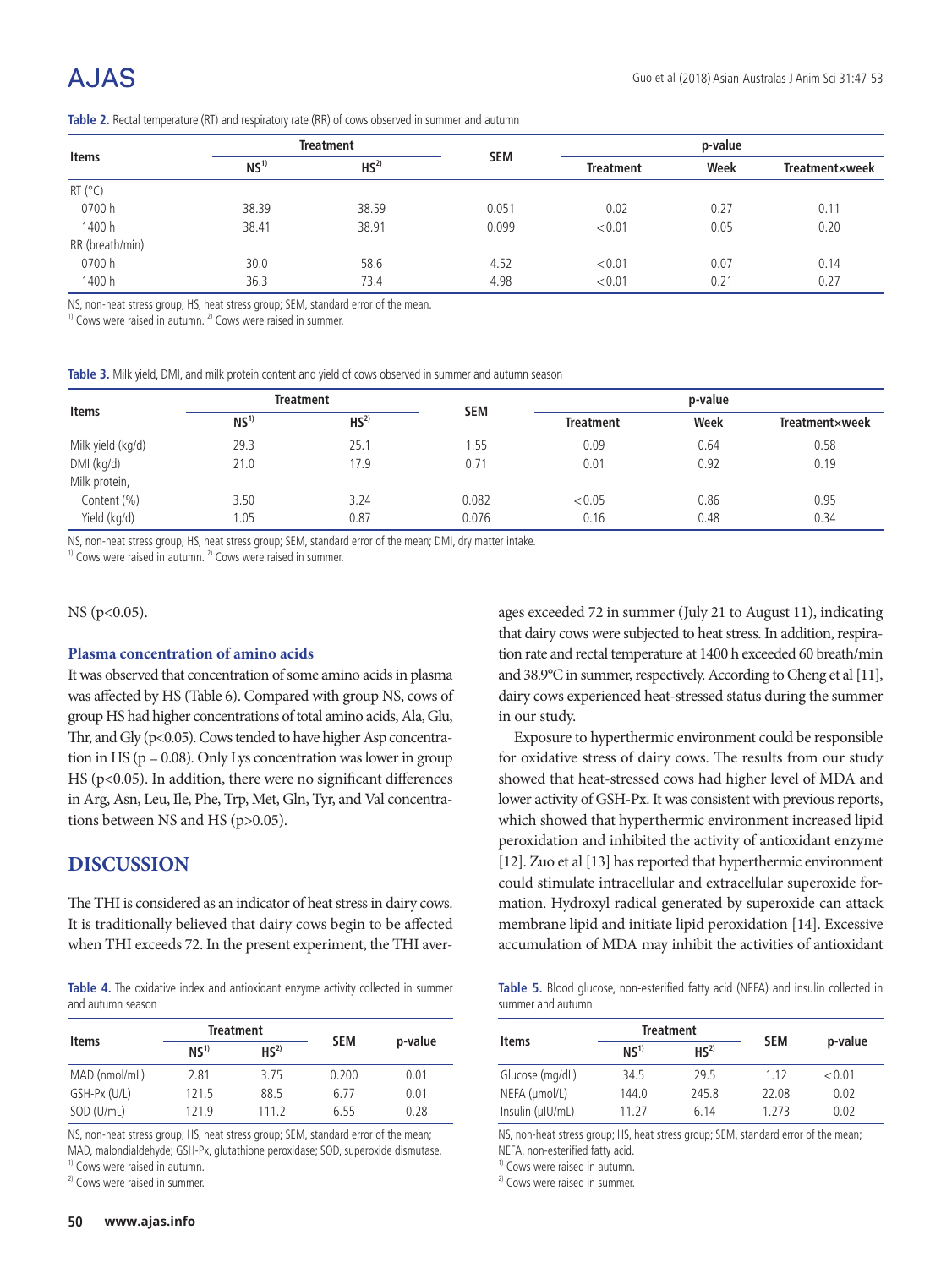**Table 6.** Plasma amino acids collected in summer and autumn season

|                            |                 | <b>Treatment</b> |            |         |
|----------------------------|-----------------|------------------|------------|---------|
| Items                      | NS <sup>1</sup> | HS <sup>2</sup>  | <b>SEM</b> | p-value |
| Total amino acids (µmol/L) | 947.8           | 1,198.7          | 38.38      | < 0.01  |
| Ala                        | 111.1           | 176.7            | 12.69      | < 0.01  |
| Arg                        | 4.70            | 4.05             | 0.541      | 0.42    |
| Asn                        | 15.7            | 15.2             | 1.30       | 0.82    |
| Asp                        | 3.90            | 5.30             | 0.483      | 0.08    |
| Gln                        | 105.3           | 113.3            | 8.11       | 0.24    |
| Glu                        | 14.6            | 22.0             | 1.82       | 0.02    |
| Leu                        | 135.2           | 137.1            | 5.86       | 0.83    |
| lle                        | 80.3            | 77.0             | 6.31       | 0.72    |
| Lys                        | 3.23            | 2.16             | 0.228      | 0.01    |
| Met                        | 17.6            | 19.6             | 0.96       | 0.19    |
| Phe                        | 34.1            | 37.7             | 1.96       | 0.24    |
| Thr                        | 39.2            | 51.4             | 2.95       | 0.02    |
| Trp                        | 22.6            | 27.8             | 2.10       | 0.11    |
| Tyr                        | 37.0            | 41.6             | 2.60       | 0.25    |
| Val                        | 163.0           | 167.4            | 9.03       | 0.74    |
| Gly                        | 99.2            | 180.7            | 12.60      | < 0.01  |

NS, non-heat stress group; HS, heat stress group; SEM, standard error of the mean.

<sup>1)</sup> Cows were raised in autumn.

<sup>2)</sup> Cows were raised in summer.

enzymes [15]. Our results suggested that heat stress might impair antioxidative ability via the depletion of enzymatic antioxidants.

It was observed that heat stress decreased DMI of dairy cow in our study. It was in accordance with a previous report, which reported that DMI was the most sensitive to air temperature [16]. However, DMI and digestive requirements increase with the increase of milk yield of dairy cow. Thus, inadequate feed intake caused by heat stress is responsible for decreased milk production. Moreover, Scott et al [17] has suggested that the DMI affects blood glucose concentration and subsequent conversion to lactose in the mammary gland. Lactose is the main osmotic regulator of lactation which can improve milk production. In the present study, heat-stressed cows had lower concentration of blood glucose, which could explain the lower milk yield in summer. In addition, NRC [8] has suggested that maintenance expenditure at 35°C increase by 20% over thermoneutral condition, thus increasing the cow's energy expenditure, often at the expense of milk yield. Per THI unit increase would decrease 0.88 kg milk yield during hot weather [16]. Our results indicated that the decline of DMI and increase of maintenance expenditure could be a major cause of reducing production of heat-stressed cows.

Our results showed that heat stress reduced insulin level of dairy cows, which might be due to lower concentration of blood glucose. De Rensis and Scaramuzzi [18] has reported that heat stress decreased DMI of dairy cows and inhibited nutrient absorption, resulting in low concentration of blood glucose and insulin. Moreover, reduction of DMI in heat-stressed dairy cows prolongs the period of negative energy balance and leads to increased concentration of NEFA [18]. Elevated NEFA causes pancreas β-cell

apoptosis and decreases insulin secretory capacity [19]. Excessive NEFA might have inhibited insulin secretion in our study. In addition, a reduction of insulin level with increasing temperature is due to the reduction in heat production [20]. However, pairfeeding experiment of heat stress has shown that heat-stressed cows have higher insulin level [21]. These inconsistent results might be due to different DMI of thermal-neutral cows.

In the present experiment, total amino acid concentrations in plasma was increased in heat-stressed dairy cows. Due to nutrient deficiency, the capacity of amino acid catabolism is likely reinforced in the liver, and amino acid concentrations are increased in plasma [22]. Additionally, higher concentrations of Glu, Gly, and Asp were observed in heat-stressed dairy cows. These results are consistent with the reports of Ai et al [23], who found that amino acids (Glu, Gly, Asp, and Val) for gluconeogenesis were higher in heat-stressed cows. When plasma glucose level is low, more limited utilization of amino acids for gluconeogenesis is observed in heat-stressed cows [6]. In addition, previous study has reported that Ala can regulate gluconeogenesis and glycolysis to ensure glucose production during periods of food deprivation [24]. We found higher Ala concentration in heat-stressed dairy cows, indicating that gluconeogenesis was likely reinforced under heat stress. It is reported that Thr is involved in immune function [25]. Higher concentrations of Thr would be associated with immune response under heat stress. However, lower Lys concentration of heat-stressed cows was observed in the present study. Lys is inadequately synthesized by the body relative to needs and needs be provided from the diet. Lower Lys concentration could be due to reduction of DMI and Lys intake in our study. The decreased Lys concentrations may limit milk protein synthesis [26]. Our results suggested that amino acids may be less used to synthesize milk protein under heat stress, but rather involved in immune response and gluconeogenesis.

Seasonal variation of milk protein level is influenced by various factors such as dietary factors, managerial factors, and climatic conditions. Constant managerial conditions and diets were maintained during the trial periods, which facilitated the observation of the effect of climatic conditions on milk protein. Heat-stressed dairy cows had lower milk protein content in our study, which is defined as "heat-stressed milk protein decrease syndrome". We found that reduction of milk protein content might be due to low level of circulating insulin. Burgos et al [27] has reported that insulin is a potent anabolic hormone and which can promote mammary protein synthesis. In addition, competition for amino acids that supply both milk protein and maintenance metabolism could be a possible reason of the decreased milk protein content under heat stress. Dairy cows could utilize more intensive amino acids as precursors for gluconeogenesis during heat stress [28]. Immune response and gluconeogenesis depleted a large number of amino acids, thus decreased the availability of amino acids for milk protein synthesis in our study. Similarly, Cowley et al [6] also has reported that the synthesis of the heat shock proteins may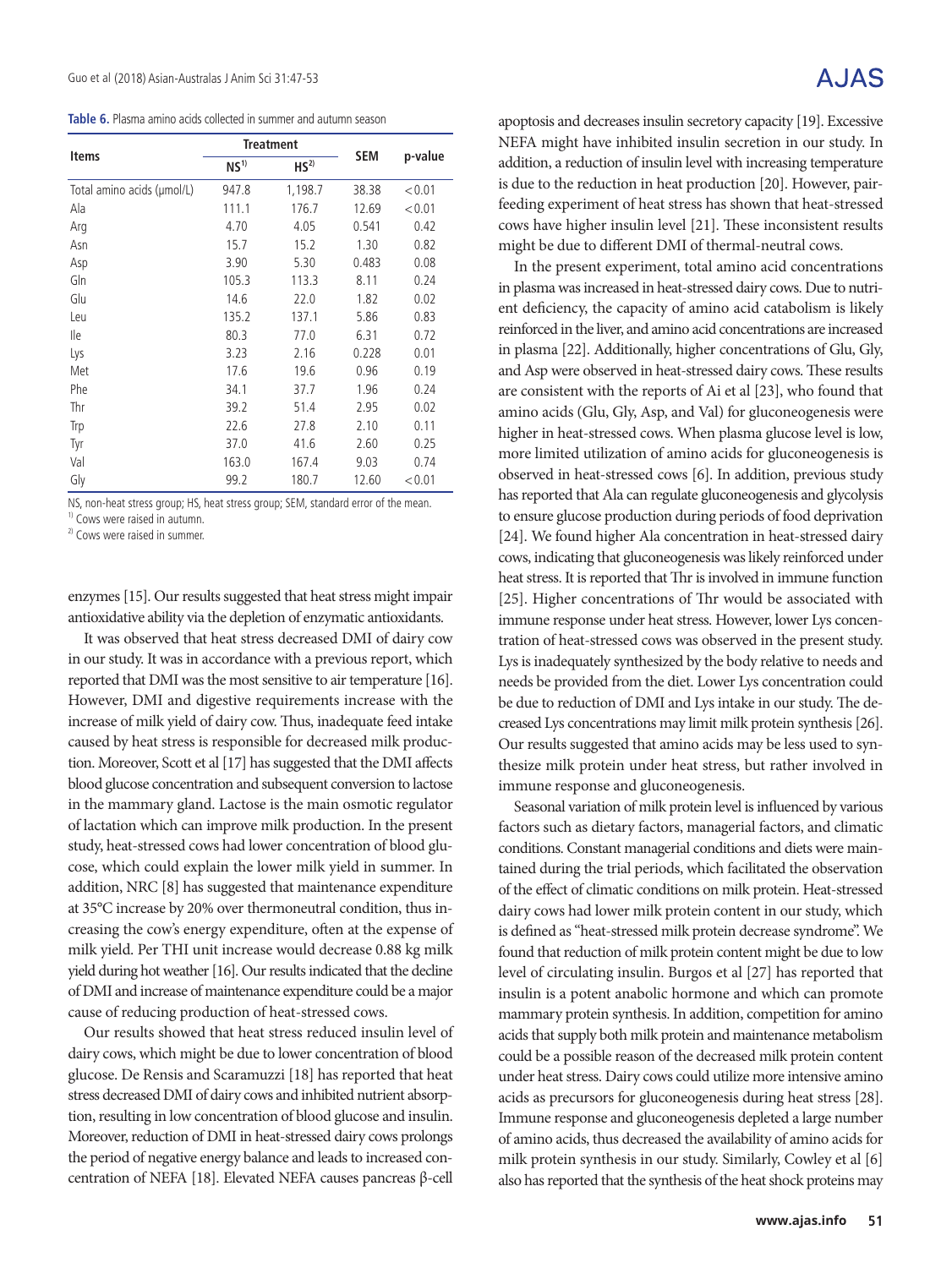#### Guo et al (2018) Asian-Australas J Anim Sci 31:47-53

# **AJAS**

decrease the availability of amino acids for milk protein synthesis. However, Naderi et al [29] has suggested that substituting beet pulp for corn silage in the diet of heat-stressed cows results in a high milk protein content, corresponding to low rumen ammonianitrogen concentration and milk urea concentration. Heat-stressed cows fed the protein containing high Lys could increase milk yield and milk protein yield [30]. The exact mechanisms need to be further studied.

## **CONCLUSION**

In summary, the results from the current study indicate that heat stress reduces milk protein content, glucose and insulin concentrations in blood, and changes amino acids profile of dairy cows, suggesting that more amino acids are required for maintenance (immune response and gluconeogenesis) but not for milk protein synthesis under heat stress, which provides scientific experimental bases for how to alleviate the detrimental effect of heat stress in dairy cow production.

## **CONFLICT OF INTEREST**

We certify that there is no conflict of interest with any financial organization regarding the material discussed in the manuscript.

## **ACKNOWLEDGMENTS**

This research was supported by National Natural Science Foundation of China (31372341) and Ministry of Science and Technology of China (No.2012BAD12B02-5), and the Agricultural Science and Technology Innovation Program (ASTIP-IAS07). The authors thank the MOA-Milk and Dairy Product Inspection Center (Beijing) for assistance on laboratory analysis, and the persons for their assistance of sampling.

## **REFERENCES**

- 1.Bernabucci U, Basiricò L, Morera P, et al. Effect of summer season on milk protein fractions in Holstein cows. J Dairy Sci 2015;98:1815-27.
- 2.Smith DL, Smith T, Rude BJ, Ward SH. Short communication: Comparison of the effects of heat stress on milk and component yields and somatic cell score in Holstein and Jersey cows. J Dairy Sci 2013;96: 3028-33.
- 3.Archer SC, Mc CF, Wapenaar W, Green MJ. Association of season and herd size with somatic cell count for cows in Irish, English, and Welsh dairy herds. Vet J 2013;196:515-21.
- 4.Baumgard LH, Wheelock JB, Sanders SR, et al. Postabsorptive carbohydrate adaptations to heat stress and monensin supplementation in lactating Holstein cows. J Dairy Sci 2011;94:5620-33.
- 5.Wang JP, Bu DP, Wang JQ, et al. Effect of saturated fatty acid supplementation on production and metabolism indices in heat-stressed mid-lactation dairy cows. J Dairy Sci 2010;93:4121-7.
- 6.Cowley FC, Barber DG, Houlihan AV, Poppi DP. Immediate and residual effects of heat stress and restricted intake on milk protein and casein composition and energy metabolism. J Dairy Sci 2015;98: 2356-68.
- 7.Flynn NE, Knabe DA, Mallick BK, Wu G. Postnatal changes of plasma amino acids in suckling pigs. J Anim Sci 2000;78:2369-75.
- 8.National Research Council. Effect of environment on nutrient requirement of domestic animals. Washington, DC: National Academy Press; 1981.
- 9.AOAC International. Official Methods of Analysis. 18th ed. Gaithersburg, MD: AOAC International; 2005.
- 10. Matsubara C, Nishikawa Y, Yoshida Y, Takamura K. A spectrophotometric method for the determination of free fatty acid in serum using acyl-coenzyme A synthetase and acyl-coenzyme A oxidase. Anal Biochem 1983;130:128-33.
- 11.Cheng JB, Bu DP, Wang JQ, et al. Effects of rumen-protected γ-aminobutyric acid on performance and nutrient digestibility in heat-stressed dairy cows. J Dairy Sci 2014;97:5599-607.
- 12. Liu LL, He JH, Xie HB, et al. Resveratrol induces antioxidant and heat shock protein mRNA expression in response to heat stress in blackboned chickens. Poult Sci 2014;93:54-62.
- 13. Zuo L, Christofi FL, Wright VP, et al. Intra- and extracellular measurement of reactive oxygen species produced during heat stress in diaphragm muscle. Am J Physiol-cell Physiol 2000;279:1058-66.
- 14. Halliwell B, Chirico S. Lipid peroxidation: its mechanism, measurement, and significance. Am J Clin Nutr 1993;57:715S-24S.
- 15. Mujahid A, Akiba Y, Warden CH, Toyomizu M. Sequential changes in superoxide production anion carriers and substrate oxidation in skeletal muscle mitochondria of heat-stressed chickens. FEBS Lett 2007;581:3461-7.
- 16. West JW. Effects of heat-stress on production in dairy cattle. J Dairy Sci 2003;86:2131-44.
- 17. Scott RA, Bauman DE, Clark JH. Cellular gluconeogenesis by lactating bovine mammary tissue. J Dairy Sci 1976;59:50-6.
- 18. De Rensis F, Scaramuzzi RJ. Heat stress and seasonal effects on reproduction in the dairy cow—a review. Theriogenology 2003;60:1139-51.
- 19.Cooksey RC, Jouihan HA, Ajioka RS, et al. Oxidative stress, β-cell apoptosis, and decreased insulin secretory capacity in mouse models of hemochromatosis. Endocrinology 2004;145:5305-12.
- 20. Haque N, Ludri A, Hossain SA, Ashutosh M. Alteration of metabolic profiles in young and adult Murrah buffaloes exposed to acute heat stress. Iran J Appl Anim Sci 2012;1:23-9.
- 21. Wheelock JB, Rhoads RP, VanBaale MJ, Sanders SR, Baumgard LH. Effects of heat stress on energetic metabolism in lactating Holstein cows. J Dairy Sci 2010;93:644-55.
- 22. Stahel P, Purdie NG, Cant JP. Use of dietary feather meal to induce histidine deficiency or imbalance in dairy cows and effects on milk composition. J Dairy Sci 2014;97:439-45.
- 23.Ai Y, Cao Y, Xie ZE, Zhang YS, Shen XZ. Relationship between free amino acids in cow's blood and decreasing milk protein under heat stress. Food Sci 2015;11:38-41.
- 24. Meijer AJ. Amino acids as regulators and components of nonprotein-